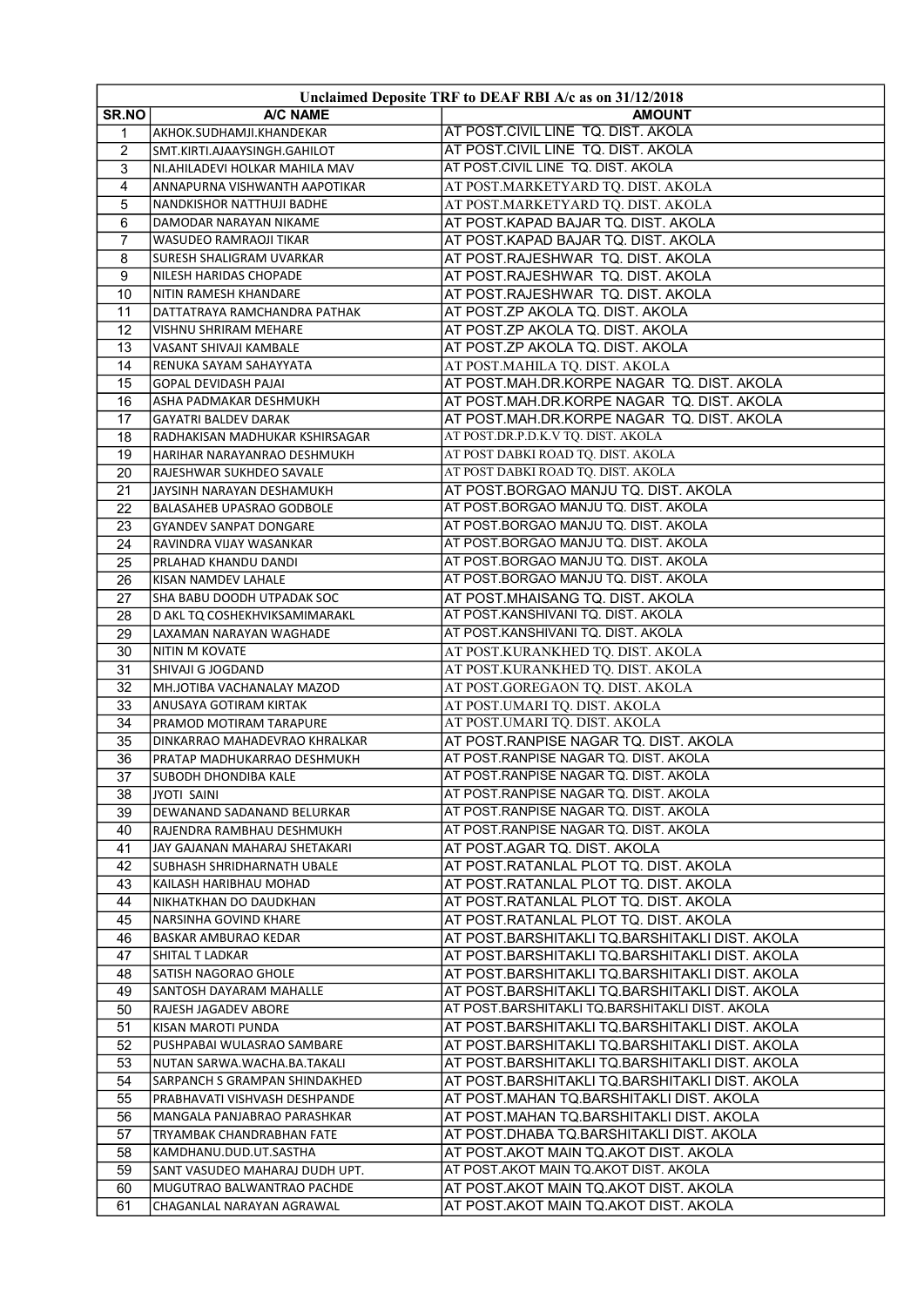| 62         | MAINABAI SEVAKRAM MANKAR                               | AT POST.AKOT MAIN TQ.AKOT DIST. AKOLA                                                                  |
|------------|--------------------------------------------------------|--------------------------------------------------------------------------------------------------------|
| 63         | <b>GOVIND HARISINGH BAGADE</b>                         | AT POST.AKOT MAIN TQ.AKOT DIST. AKOLA                                                                  |
| 64         | DEOKABAI RAMKRUSHNA SONONE                             | AT POST.AKOT MAIN TQ.AKOT DIST. AKOLA                                                                  |
| 65         | <b>DIPAK PANJAB TATHOD</b>                             | AT POST.AKOT MAIN TQ.AKOT DIST. AKOLA                                                                  |
| 66         | <b>MOTIRAM TULSHIRAM MOHOD</b>                         | AT POST.AKOT MAIN TQ.AKOT DIST. AKOLA                                                                  |
| 67         | SUBHSAH RAMCHANDRA BAGHALE                             | AT POST.AKOT MAIN TQ.AKOT DIST. AKOLA                                                                  |
| 68         | PANDURANG RAMCHANDRA BAGHELE                           | AT POST.AKOT MAIN TQ.AKOT DIST. AKOLA                                                                  |
| 69         | <b>SUMATI BHANUDAS INGALE</b>                          | AT POST.AKOT MAIN TQ.AKOT DIST. AKOLA                                                                  |
| 70         | MUKINDA NIVRUTI NAGRGOJE                               | AT POST.AKOT MAIN TQ.AKOT DIST. AKOLA                                                                  |
| 71         | RAMESH SHANKAR INGLE                                   | AT POST.AKOT MAIN TQ.AKOT DIST. AKOLA                                                                  |
| 72         | SARSVATABAI HARISING BAGALE                            | AT POST.AKOT MAIN TQ.AKOT DIST. AKOLA                                                                  |
| 73         | CHANDRAKALA BHIMRAO MAROTKAR                           | AT POST.AKOT MAIN TQ.AKOT DIST. AKOLA                                                                  |
| 74         | SAGAR BALKRUSHNA BHAGAT                                | AT POST.AKOT MAIN TQ.AKOT DIST. AKOLA                                                                  |
| 75         | SHARDA MAHILA B.G. PIMPRI KH.                          | AT POST.AKOT MAIN TQ.AKOT DIST. AKOLA                                                                  |
| 76         | SHHISTA AKHTAR M ATTAULLA                              | AT POST.AKOT CITY TQ.AKOT DIST. AKOLA                                                                  |
| 77         | <b>BHASKAR S NIMALE</b>                                | AT POST.AKOT CITY TQ.AKOT DIST. AKOLA                                                                  |
| 78         | SUDHIDHAN TUKARAM JAMNIK                               | AT POST.CHOHHATA BAZAR TQ.AKOT DIST. AKOLA                                                             |
| 79         | JAGNATH JAYRAM BHIRDE                                  | AT POST. MUDGAON TQ.AKOT DIST. AKOLA                                                                   |
| 80         | RAJU GIRDARILAL TEKADIWAL                              | AT POST.TELHARA MAIN TQ.TELHARA DIST. AKOLA                                                            |
| 81         | NARMADABAI SHANKAR KHADASAN                            | AT POST.TELHARA MAIN TQ.TELHARA DIST. AKOLA                                                            |
| 82         | ASHOK DAYANDEO KUCHAKE                                 | AT POST.TELHARA MAIN TQ.TELHARA DIST. AKOLA                                                            |
| 83         | SANTOSH DEVRAO WAGH                                    | AT POST.TELHARA MAIN TQ.TELHARA DIST. AKOLA                                                            |
| 84         | MANGALA DEVIDAS KASURKAR                               | AT POST.HIWARKHED TQ.TELHARA DIST. AKOLA                                                               |
| 85         | INDIRABAI VIJAY DHAKARE                                | AT POST DANAPUR TO TELHARA DIST. AKOLA                                                                 |
| 86         | RAJU PANDURANG SHEINDE                                 | AT POST.PATHARDI TQ.TELHARA DIST. AKOLA                                                                |
| 87         | VACHHALABAI SEVAKRAM TOHARE                            | AT POST.BELKHED TQ.TELHARA DIST. AKOLA                                                                 |
| 88         | SAMSODDIN SHEKH AJIM                                   | AT POST.BELKHED TQ.TELHARA DIST. AKOLA                                                                 |
| 89         | PANCHSHIL S BCG ADSUL                                  | AT POST.AADSUL TQ.TELHARA DIST. AKOLA                                                                  |
| 90         | SHAIKH NABI SHAIKH KARIM                               | AT POST.BALAPUR TQ.BALAPUR DIST. AKOLA                                                                 |
| 91         | VASTALABAI NARSU PARKHIDE                              | AT POST.BALAPUR TQ.BALAPUR DIST. AKOLA                                                                 |
| 92         | LATIFKHAN HASAN KHAN                                   | AT POST.BALAPUR TQ.BALAPUR DIST. AKOLA                                                                 |
| 93         | RAHUL RAMDASPANT TAREKAR                               | AT POST.BALAPUR TQ.BALAPUR DIST. AKOLA                                                                 |
| 94         | <b>JAGDEO PANNA TAYDE</b>                              | AT POST.BALAPUR TQ.BALAPUR DIST. AKOLA                                                                 |
| 95         | PUNAM PRALHAD UPARVAT                                  | AT POST.BALAPUR TQ.BALAPUR DIST. AKOLA                                                                 |
| 96         | SY SHOUKAT SY. AHAMAD                                  | AT POST.BALAPUR TQ.BALAPUR DIST. AKOLA                                                                 |
| 97         | SHARIF AAJIJ DESHAMUK                                  | AT POST.URAL TQ.BALAPUR DIST. AKOLA                                                                    |
| 98         | GANGUBAI RAMBHAU INGALE                                | AT POST.WADEGAON TQ.BALAPUR DIST. AKOLA                                                                |
| 99         | <b>BHASKAR RAGHUJI DUTONDE</b>                         | AT POST.WADEGAON TQ.BALAPUR DIST. AKOLA                                                                |
| 100        | SAR&SACHIV GRAMPANCHAYAT                               | AT POST. WADEGAON TO BALAPUR DIST. AKOLA                                                               |
| 101        | VISHWAS LAXMAN PATIL                                   | AT POST.NIMBA TQ.BALAPUR DIST. AKOLA                                                                   |
| 102        | SHEKHRAJU SHEKHKASAM                                   | AT POST.NIMBA TQ.BALAPUR DIST. AKOLA                                                                   |
| 103        | DATKRUPA S M BCG KAJIKHED                              | AT POST.NIMBA TQ.BALAPUR DIST. AKOLA                                                                   |
| 104        | DINANATH MORESHWAR DESHPANDE                           | AT POST.PARAS TQ.BALAPUR DIST. AKOLA                                                                   |
| 105        | DALIT WASTI SUDHR YO G P PANDU                         | AT POST.PATUR TQ.PATUR DIST. AKOLA                                                                     |
| 106        | <b>VRUSHALI GANPAT BAND</b>                            | AT POST.PATUR TQ.PATUR DIST. AKOLA                                                                     |
| 107        | MO IRSHAD ALI. MO KIFAYAT A.                           | AT POST.PATUR TQ.PATUR DIST. AKOLA                                                                     |
| 108        | <b>GAUTAM YASHWANT GHUGE</b>                           | AT POST.PATUR TQ.PATUR DIST. AKOLA                                                                     |
| 109        | SHETKARI BANDHU BACHAT GAT                             | AT POST.PATUR TQ.PATUR DIST. AKOLA                                                                     |
| 110        | VISHVANTH VISHAM TALE                                  | AT POST.CHANNI TQ.PATUR DIST. AKOLA                                                                    |
| 111        | DHARAMSING UMARSING CHAVAN                             | AT POST.MURTIZAPUR MAIN TQ.MURTIZAPUR DIST. AKOLA                                                      |
| 112        | ARUN BHURAO KHARODE                                    | AT POST.MURTIZAPUR MAIN TQ.MURTIZAPUR DIST. AKOLA                                                      |
| 113<br>114 | YESHODHABAI LAKSHIMAN RAUT<br>SURESH SUNDARLAL LALWANI | AT POST.MURTIZAPUR MAIN TQ.MURTIZAPUR DIST. AKOLA<br>AT POST.MURTIZAPUR MAIN TQ.MURTIZAPUR DIST. AKOLA |
|            |                                                        |                                                                                                        |
| 115<br>116 | VASANT KACHARUJI DHARPAWAR<br><b>MAROTI B KAMABLE</b>  | AT POST.MURTIZAPUR MAIN TQ.MURTIZAPUR DIST. AKOLA<br>AT POST.MURTIZAPUR MAIN TQ.MURTIZAPUR DIST. AKOLA |
| 117        | SHANKARSA SUDAMSA PRANJALE                             | AT POST.MURTIZAPUR MAIN TQ.MURTIZAPUR DIST. AKOLA                                                      |
| 118        | <b>GUNABAI GOVARDHAN PAVAR</b>                         | AT POST.MURTIZAPUR MAIN TQ.MURTIZAPUR DIST. AKOLA                                                      |
| 119        | MUJAFAR ALI ANAVAR ALI                                 | AT POST.MURTIZAPUR MAIN TQ.MURTIZAPUR DIST. AKOLA                                                      |
| 120        | VAISHALI VISHVNATH HIWALE                              | AT POST.MURTIZAPUR MAIN TQ.MURTIZAPUR DIST. AKOLA                                                      |
| 121        | RUPRAO GULABRAO DHOTE                                  | AT POST.MURTIZAPUR MAIN TQ.MURTIZAPUR DIST. AKOLA                                                      |
| 122        | ANANTRAO KRUSHNAJI INGOLE                              | AT POST.MURTIZAPUR MAIN TQ.MURTIZAPUR DIST. AKOLA                                                      |
| 123        | SHANTABAI GOVERDHAN RATHOD                             | AT POST.MURTIZAPUR MAIN TQ.MURTIZAPUR DIST. AKOLA                                                      |
| 124        | FULCHAND MOHANLALJI GUPTA                              | AT POST.MURTIZAPUR MAIN TQ.MURTIZAPUR DIST. AKOLA                                                      |
|            |                                                        |                                                                                                        |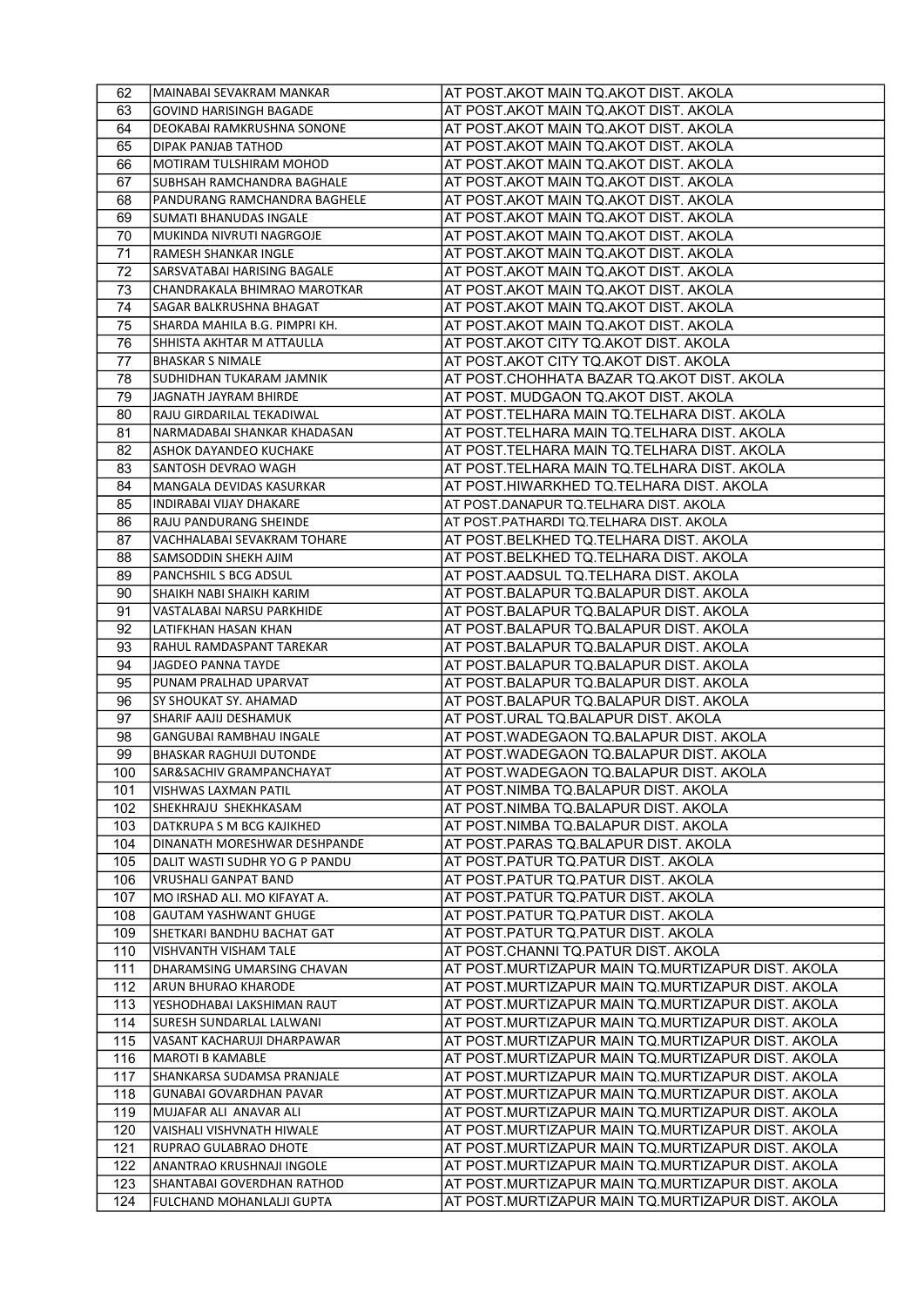| 125        | SHOBHA DADARAO GAWALE                                 | AT POST.MURTIZAPUR MAIN TQ.MURTIZAPUR DIST. AKOLA                                        |
|------------|-------------------------------------------------------|------------------------------------------------------------------------------------------|
| 126        | SHAWANTABAI NARAYAN DAHALE                            | AT POST.MURTIZAPUR MAIN TQ.MURTIZAPUR DIST. AKOLA                                        |
| 127        | KRUSHNAKUMAR GANESHRAO BHADAG                         | AT POST.MURTIZAPUR MAIN TQ.MURTIZAPUR DIST. AKOLA                                        |
| 128        | RAMIBAI MOHANDAS HUNDANI                              | AT POST.MURTIZAPUR MAIN TQ.MURTIZAPUR DIST. AKOLA                                        |
| 129        | ANIL RAMSINGH RATHOD                                  | AT POST.MURTIZAPUR MAIN TQ.MURTIZAPUR DIST. AKOLA                                        |
| 130        | <b>VIJAY RAMSING. RATHOD</b>                          | AT POST.MURTIZAPUR MAIN TQ.MURTIZAPUR DIST. AKOLA                                        |
| 131        | TULSHIRAM GANPAT DANODE                               | AT POST.MURTIZAPUR MAIN TQ.MURTIZAPUR DIST. AKOLA                                        |
| 132        | VASANT JANUJI BAWANE                                  | AT POST.MURTIZAPUR MAIN TQ.MURTIZAPUR DIST. AKOLA                                        |
| 133        | SHARAD VITTAL GUNJAL                                  | AT POST.MURTIZAPUR MAIN TQ.MURTIZAPUR DIST. AKOLA                                        |
| 134        | RAJENDR SAHEBRAO RAPDE                                | AT POST.MURTIZAPUR MAIN TQ.MURTIZAPUR DIST. AKOLA                                        |
| 135        | ANIL DAYARAM BHAGAT                                   | AT POST.MURTIZAPUR MAIN TQ.MURTIZAPUR DIST. AKOLA                                        |
| 136        | SHVATI SHASHIKANT MORE                                | AT POST.MURTIZAPUR MAIN TQ.MURTIZAPUR DIST. AKOLA                                        |
| 137        | VITHAL KISNSA DEVIKAR                                 | AT POST.MURTIZAPUR MAIN TQ.MURTIZAPUR DIST. AKOLA                                        |
| 138        | KAMLABAI SHAMRAO BAHADURE                             | AT POST.MURTIZAPUR MAIN TQ.MURTIZAPUR DIST. AKOLA                                        |
| 139        | <b>DINESH MAHADEV THAKRE</b>                          | AT POST.MURTIZAPUR MAIN TQ.MURTIZAPUR DIST. AKOLA                                        |
| 140        | <b>RAHUL ASHOK GUPTA</b>                              | AT POST.MURTIZAPUR MAIN TQ.MURTIZAPUR DIST. AKOLA                                        |
| 141        | <b>BHASKAR VAMANRAO TAYADE</b>                        | AT POST.MURTIZAPUR MAIN TQ.MURTIZAPUR DIST. AKOLA                                        |
| 142        | RAMESH MAHADEV INGLE                                  | AT POST.MURTIZAPUR MAIN TQ.MURTIZAPUR DIST. AKOLA                                        |
| 143        | DIGVIJAY VAMANRAO GADEKAR                             | AT POST.MURTIZAPUR MAIN TQ.MURTIZAPUR DIST. AKOLA                                        |
| 144        | SUMAN MAHADEV CHAINCHOLAKAR                           | AT POST.MURTIZAPUR MAIN TQ.MURTIZAPUR DIST. AKOLA                                        |
| 145        | SHAKUNTLA GULABRAO GAVANDE                            | AT POST.MURTIZAPUR MAIN TQ.MURTIZAPUR DIST. AKOLA                                        |
| 146        | DILIP ABASAHEB DESHMUKH                               | AT POST.MURTIZAPUR MAIN TQ.MURTIZAPUR DIST. AKOLA                                        |
| 147        | SHRIRAM GOVIND AAMLE                                  | AT POST.MURTIZAPUR MAIN TQ.MURTIZAPUR DIST. AKOLA                                        |
| 148        | SANGITA DILIP WAKODE                                  | AT POST.MURTIZAPUR MAIN TQ.MURTIZAPUR DIST. AKOLA                                        |
| 149        | USHA LAKSHMAN BHATAKAR                                | AT POST.MURTIZAPUR MAIN TQ.MURTIZAPUR DIST. AKOLA                                        |
| 150        | JAYSHRI RAMBHAO PINJARKAR                             | AT POST.MURTIZAPUR MAIN TQ.MURTIZAPUR DIST. AKOLA                                        |
| 151        | SARIKA SHRIKRUSHNA BONDE                              | AT POST.MURTIZAPUR MAIN TQ.MURTIZAPUR DIST. AKOLA                                        |
| 152        | <b>ASHOK VITHAL BHARTI</b>                            | AT POST.MURTIZAPUR MAIN TQ.MURTIZAPUR DIST. AKOLA                                        |
| 153        | RAJANI SAHEBARAO DESHMUKH                             | AT POST.MURTIZAPUR MAIN TQ.MURTIZAPUR DIST. AKOLA                                        |
| 154        | VANDNA PRAKASH KANBALE                                | AT POST.MURTIZAPUR MAIN TQ.MURTIZAPUR DIST. AKOLA                                        |
| 155        | ANIL MADHUKAR GULHANE                                 | AT POST.MURTIZAPUR MAIN TQ.MURTIZAPUR DIST. AKOLA                                        |
| 156        | INDIRABAI LAXMAN GAGANANI                             | AT POST.MURTIZAPUR MAIN TQ.MURTIZAPUR DIST. AKOLA                                        |
| 157        | CHNDRKANT MULCHAND GUPTA                              | AT POST.MURTIZAPUR MAIN TQ.MURTIZAPUR DIST. AKOLA                                        |
| 158        | PRATIBHA GOVINDRAO DESHMUKH                           | AT POST.MURTIZAPUR MAIN TQ.MURTIZAPUR DIST. AKOLA                                        |
| 159        | <b>SACHIN MANOHAR MASKE</b>                           | AT POST.MURTIZAPUR MAIN TQ.MURTIZAPUR DIST. AKOLA                                        |
| 160        | NITIN BHURAO NAKAT                                    | AT POST.MURTIZAPUR MAIN TQ.MURTIZAPUR DIST. AKOLA                                        |
| 161        | YASHAWANT GRAMSAMRU YOJ SHER                          | AT POST.MURTIZAPUR CITY TQ.MURTIZAPUR DIST. AKOLA                                        |
| 162        | NARENDR NATTHUJI AMBULKAR                             | AT POST.MANA TQ.MURTIZAPUR DIST. AKOLA                                                   |
| 163        | PANJABRAO VISHAVNATH KAKARE                           | AT POST.KURUM TQ.MURTIZAPUR DIST. AKOLA                                                  |
| 164        | K N KHODE                                             | AT POST.KARANJA MAIN.TQ.KARANJA DIST. WASHIM                                             |
| 165        | SUBHADRABAI BHAGVAN CHAVAN                            | AT POST.KARANJA MAIN.TQ.KARANJA DIST. WASHIM                                             |
| 166        | <b>VILAS GULABRAO MORE</b>                            | AT POST.KARANJA MAIN.TQ.KARANJA DIST. WASHIM                                             |
| 167        | CHARANDAS SADASHIV CHAVAN                             | AT POST.KARANJA MAIN.TQ.KARANJA DIST. WASHIM                                             |
| 168        | <b>ATMARAM NAMDEVRAO LAD</b>                          | AT POST.KARANJA MAIN.TQ.KARANJA DIST. WASHIM                                             |
| 169        | DHANU NAGORAO PAWAR                                   | AT POST.KARANJA MAIN.TQ.KARANJA DIST. WASHIM                                             |
| 170        | TUKDOJI MAHA. SW. SH. BA. GAT                         | AT POST.KARANJA MAIN.TQ.KARANJA DIST. WASHIM                                             |
| 171        | JAI SHRIRAM SW. SH. BA. GAT                           | AT POST.KARANJA MAIN.TQ.KARANJA DIST. WASHIM                                             |
| 172        | SHAU FULE DALIT WASTI SUDHAR                          | AT POST.KAMARGAON.TQ.KARANJA DIST. WASHIM                                                |
| 173        | <b>GULABCHANDRA B. GATAGAT</b>                        | AT POST.KAMARGAON.TQ.KARANJA DIST. WASHIM                                                |
| 174        | PRIN. Z P URDU SCH. PIMPALGAON                        | AT POST.KAMARGAON.TQ.KARANJA DIST. WASHIM                                                |
| 175<br>176 | SHANKAR SAKHARAM BHAGATA<br>ANNAPURNA SUBHASH KAMBALE | AT POST.MANGULPIR MAIN .TQ MANGRULPIR DIST. WASHIM                                       |
| 177        | CASHIAR SCH SUDHAR S B G V                            | AT POST.MOHARI .TQ MANGRULPIR DIST. WASHIM                                               |
| 178        | ADH B G VIDH MOHARI                                   | AT POST.MOHARI .TQ MANGRULPIR DIST. WASHIM                                               |
| 179        | ADH MAHILA VIK SAM MOHARI                             | AT POST.MOHARI .TQ MANGRULPIR DIST. WASHIM<br>AT POST.MOHARI .TQ MANGRULPIR DIST. WASHIM |
| 180        | HURABI SHEKH BHIKU                                    | AT POST.SHELU BAZAR .TQ MANGRULPIR DIST. WASHIM                                          |
| 181        | KAMINABAI SHRIRAM DOKE                                |                                                                                          |
|            | DNYANESHWAR PRALHAD RATHOD                            | AT POST.WANOJA .TQ MANGRULPIR DIST. WASHIM                                               |
| 182        | RUSHIKESH NANAKANT LODAM                              | AT POST.WANOJA .TQ MANGRULPIR DIST. WASHIM<br>AT POST.WANOJA .TQ MANGRULPIR DIST. WASHIM |
| 183<br>184 | PUSHPALTA MADAN ADOLE                                 | AT POST.WANOJA .TQ MANGRULPIR DIST. WASHIM                                               |
| 185        | DIPALI KHUSHAL CHIPADE                                | AT POST.WANOJA .TQ MANGRULPIR DIST. WASHIM                                               |
| 186        | <b>GURUDEV PRALHAD JADHAV</b>                         | AT POST.WANOJA .TQ MANGRULPIR DIST. WASHIM                                               |
| 187        | ANUMA SUDHODHAN MANAWAR                               | AT POST.WANOJA .TQ MANGRULPIR DIST. WASHIM                                               |
|            |                                                       |                                                                                          |